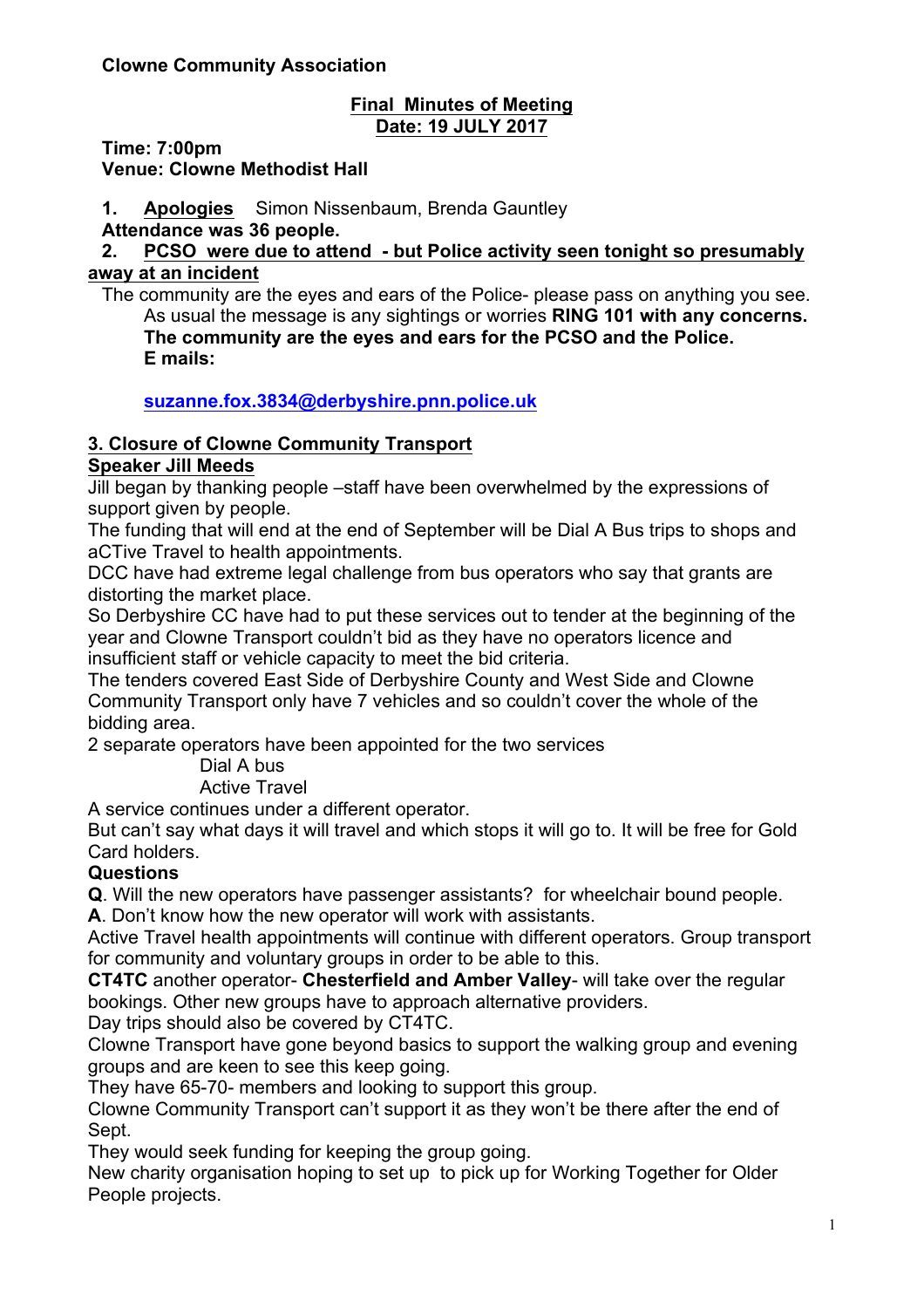Chesterfield Diane Shepherd is seeking another provider. CDCT will close at the end of September but are seeking suitable alternative service.

Jill expressed her thanks for everyones support and to all the staff commitment that staff and volunteers have put in over 28 years.

**Q**. Will the new companies have the same H&S restrictions etc , awareness etc to meet? **A**. Jill hopes so – but Clowne Transport has always had high standards of support. Dial a Bus operator is another CT operator and so should be up to standard.

Action Travel not sure who the operator is but should be monitored. CT has first aid trained operators.

Jill expressed her thanks to all the staff who have provided 28 years of excellent service. **Q**. What checks will DCC have on operators?

**A** There has been normal regular checks on certification and advance DBS checks etc Wil be a once a month service under the contract.

**Q.** Clowne Barlborough Walking Group - who will the new operator be and what long distance routes will be covered?

**A.** CT have notified all parties and funders and have written to individuals taking this and what will happen hope that the costs will remain the same Hope CT4TC will base some buses in Clowne to avoid dead mileage.

**Q**. Is this happening elsewhere in Derbyshire?

**A**. There are 6 different CT schemes in Derbyshire

Bakewell and Glossop CT have not won any contract

Ashbourne have won the West side contract

Other two Erewash and Swadlincote are cash rich and will hopefully manage.

Amalgamation has been talked about with another CT operator eg in Notts area CT have some small work in Notts but its minimal. CT don't have enough core funding to keep going Didn't want to go insolvent – wanted to complete and end in a properly managed way with planned closure and are looking at another way to provide social and group work.

**Q**. Will existing staff be employed?

**A** Staff which are with a contract will transfer under TUPE rules and others will be made redundant. Hope that some of the staff will transfer and vehicles will be sold off. **Q**. When was the decision made?

**A** Finally was beginning of July – but they have been aware of the cuts for some time See Jill Meeds Facebook page. CVP statement about CT and the risks and loss from the decisions.

**Q.** After the end of CCT what is possible ?

**A**. Local Transport Plan LTP and other grants CRT etc have helped capital costs eg a new vehicle costs 70-90K. So they are running old vehicles – annually a £50k maintenance /repair bill so no chance of new vehicles. There will be a need for CT – Helping hand at Killamarsh and Clowne Lunch Club are some of the earliest clubs using the service for the last 28 years. Will continue but elderly groups now want different activities – more active population. Taking away CT impacts greatly on a whole host of local groups and individuals.

**Q.** Concern over Health and safety issues and risk to vulnerable people on using future CT.?

Was CCT audited by DCC?

**A**. Yes DCC could turn up at any time and check vehicle clamps etc. CCT do checks on all vehicles and wheelchairs before transport. If not checked then people have to transfer and move into a regular vehicle seat.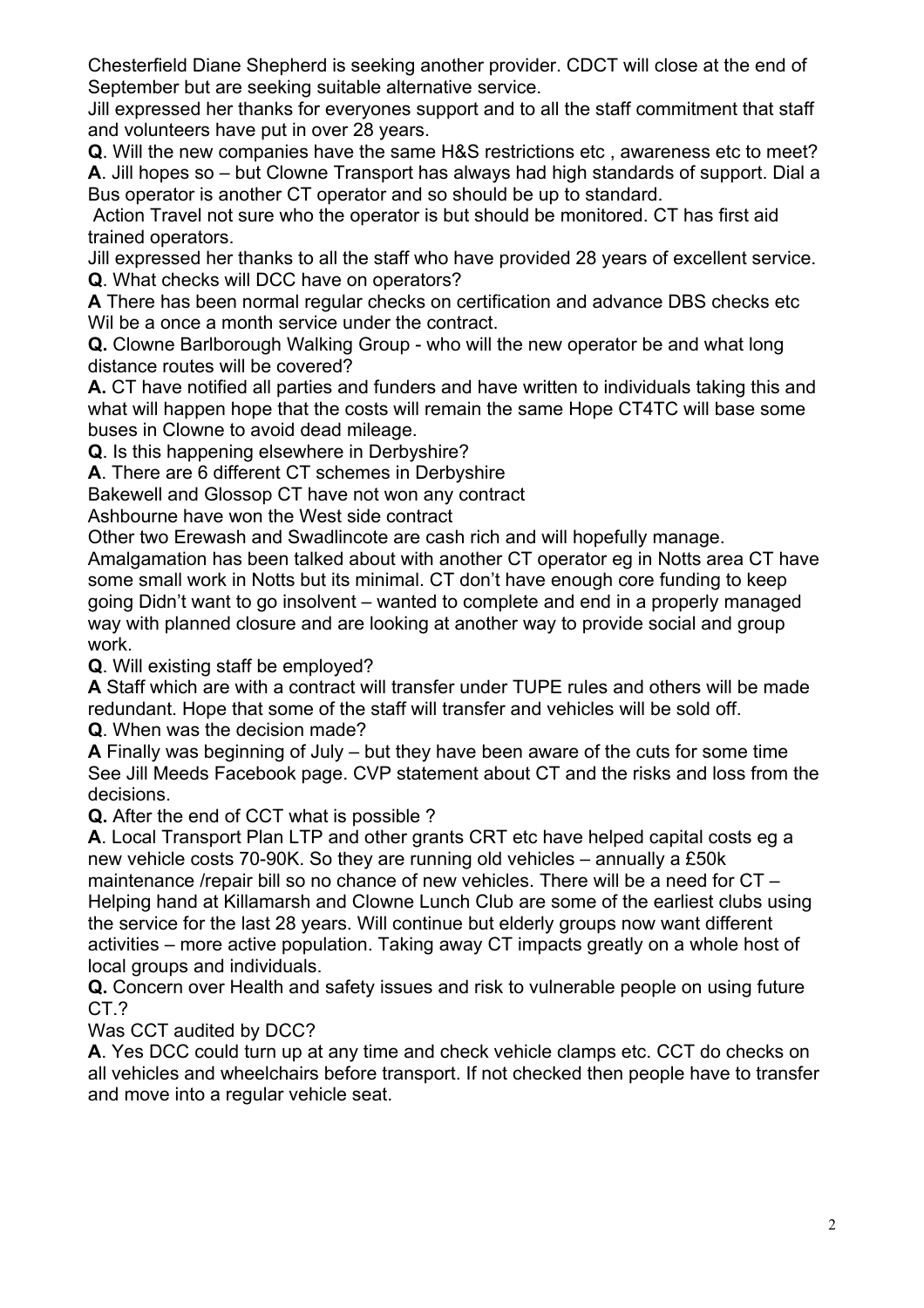# **4. The Minutes of the previous meeting 24 May 2017 were approved as correct.**

**5. Street Lights –** these are being changed . At the same time bins are disappearing as the columns are being swapped. Under the previous DCC operation lights were changed as needed but now all are being done on a rolling programme- longer lifespan and cheaper to run .A lot of LEDS have to be replaced in their entirety but they last longer. Next CC visit in Sept will pass on our comments to Parish Council to raise.

## **6. Cemetery on Barlborough Road**

This is not as well maintained as in the past. Send letters to complain to the Parish Council- Burial Board meeting. For three and a half years there was contract – Mr Widdowson had the correct equipment and certificates and did a good job. For 18 months now new renewal of contract with new operator has been inadequate. They finished and the Parish Council have taken on 1 person with set hours of 10 to do the work and it seems this is not enough hours?

Not correct equipment and no Job Description or adequate insurance. Re-interment recently was really badly managed. Recent Derbys Times issue and article.

2 BDC gardeners and 2 work experience people were doing it recently – so 4 people doing the work that one previously did. Not enough time to cover maintenance currently?

Parish in their reply to the DT article have said that they have 3 people available to do the work. DT article said Ross Walker had been putting in questions to Parish and getting no answers. Parish simply denied it!

Feel that the gardener is doing his best but not enough time and no real equipment available.

E mail Brian Watson at District Council e mail Vice Chair of burial board. Gardener has also lost his father and cannot get back to visiting the grave yard while he is grieving. The power station on the left hand side was an issue – the Board say that trees need to come down . Ross and Allan met the Power company and they say they are all OK and that they will trim them

The ex chairman K Read said it would cost £4.5 million to move the substation and said they had no choice?- why would he say that?

But Western Power say that there is a choice and under good will they will handle it. CCA can make a formal complaint

As individual Councillors they can make objections against Councillors who has lied and has maligned someones character.

There must be a formal action done against this – "hung by his own tongue" is the phrase. There is also video evidence.

Q. Who do you complain to?

A. Sarah Sternberg at Bolsover DC.

Can then take it up from her reply and e mail follow up Ross is not lying.

Send it to Bolsover DC – Brian Watson.

## **7. Midland Rail Trespass Sign 1893**

The 1893 Trespass sign has been done on site by John Kasher for the History Society paid for by Clowne in Bloom- Tesco Bags of Help grant. Sign - Town Trail plaque to be added.

## **8. Southgate Memorial**

Planning application in progress- no issues identified. Half Mining Wheel and a second mining tub and bench to be installed. There will be memorial garden - Barlborough No 1 Oxcroft No 3 pit marker. Still seeking funding for the work eg Tarmac and developers and local businesses.

## **9. Gladman development proposals – off Mansfield Rd**

This developer is advertising for comments on the proposals to develop off Mansfield Road. They have done a lot nationally. 100 houses proposed now but could be up to 500. Comments on Facebook – suggests nobody replies as they are seeking